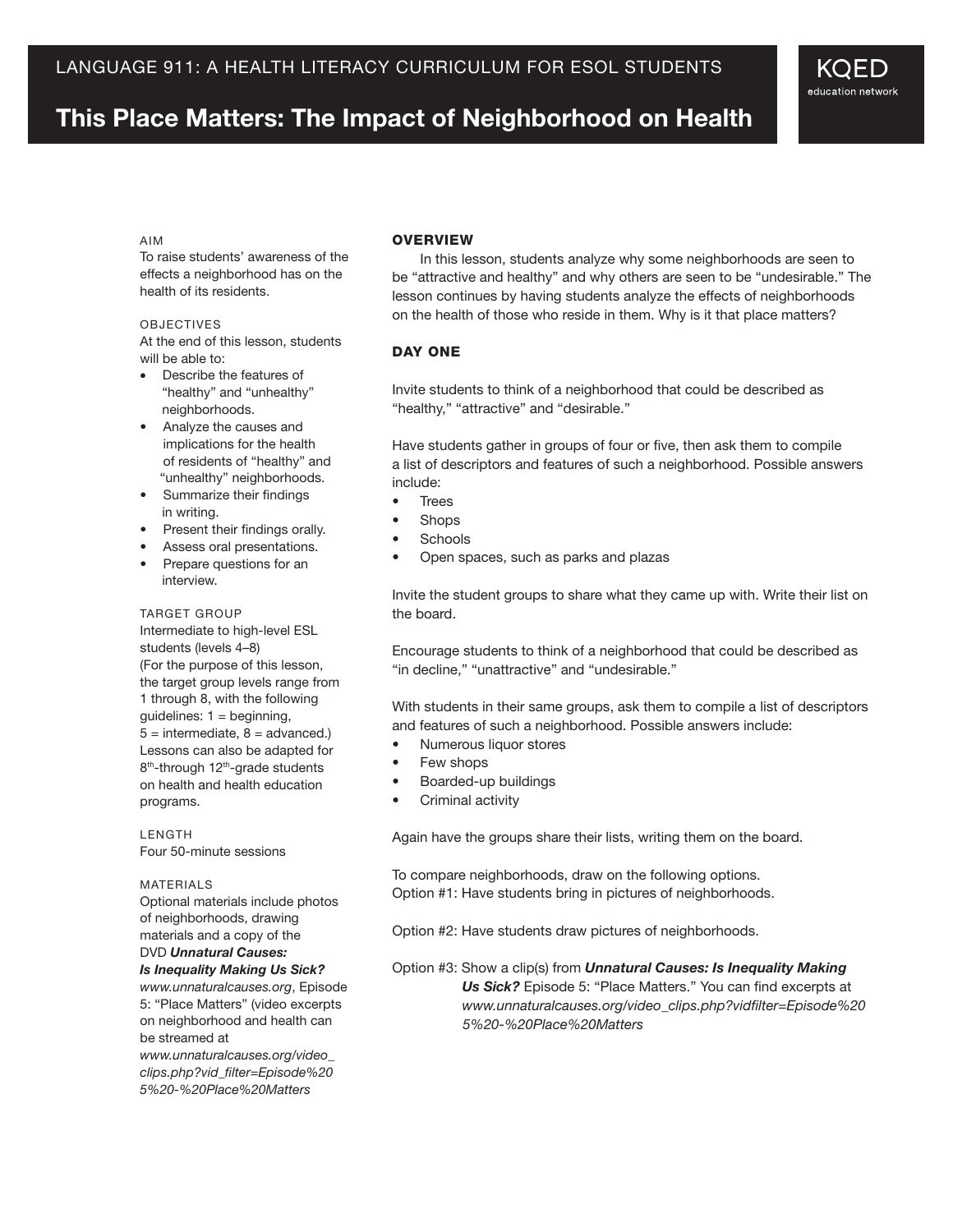# Day Two

Pose the following questions to the class:

- Why are some neighborhoods attractive and healthy? What are the reasons or causes?
- Why are some neighborhoods in decline and unattractive? What are the reasons or causes?

(The discussions prompted by these questions are not meant to be exhaustive and complete, but rather are meant to build schema for the subsequent activity.) Have each student group complete the following chart to help the students explore the reasons some neighborhoods are characterized as attractive and others are seen to be in decline.

| <b>Unattractive</b><br>neighborhood<br>features | <b>Reasons/causes</b> | <b>Attractive</b><br>neighborhood<br><b>features</b> | <b>Reasons/causes</b> |
|-------------------------------------------------|-----------------------|------------------------------------------------------|-----------------------|
| Boarded-up buildings                            | <b>Foreclosures</b>   | Parks                                                | Wealthy inhabitants   |
|                                                 |                       |                                                      |                       |
|                                                 |                       |                                                      |                       |
|                                                 |                       |                                                      |                       |
|                                                 |                       |                                                      |                       |

Distribute this second chart so that student groups can explore the effects that positive and negative features have on neighborhood residents. You might ask students to focus on the effects these factors have on health.

| <b>Unattractive</b><br>neighborhood<br>features | <b>Effects</b>          | <b>Attractive</b><br>neighborhood<br><b>features</b> | <b>Effects</b>         |
|-------------------------------------------------|-------------------------|------------------------------------------------------|------------------------|
| No grocery stores                               | Poor diet for residents | Recreation areas                                     | Exercise opportunities |
|                                                 |                         |                                                      |                        |
|                                                 |                         |                                                      |                        |
|                                                 |                         |                                                      |                        |
|                                                 |                         |                                                      |                        |

# DAY THREE

Have student groups choose a neighborhood in decline, real or imagined. Utilizing their charts from the previous activity, ask the groups to brainstorm the features of the neighborhood and the health effects these features have on the residents. In addition, have each group work on a proposal to improve the conditions of the neighborhood and the health of the residents.

**Homework:** Each group writes a summary of its findings, including the proposal for improving the neighborhood, to be presented to the class in an oral report.